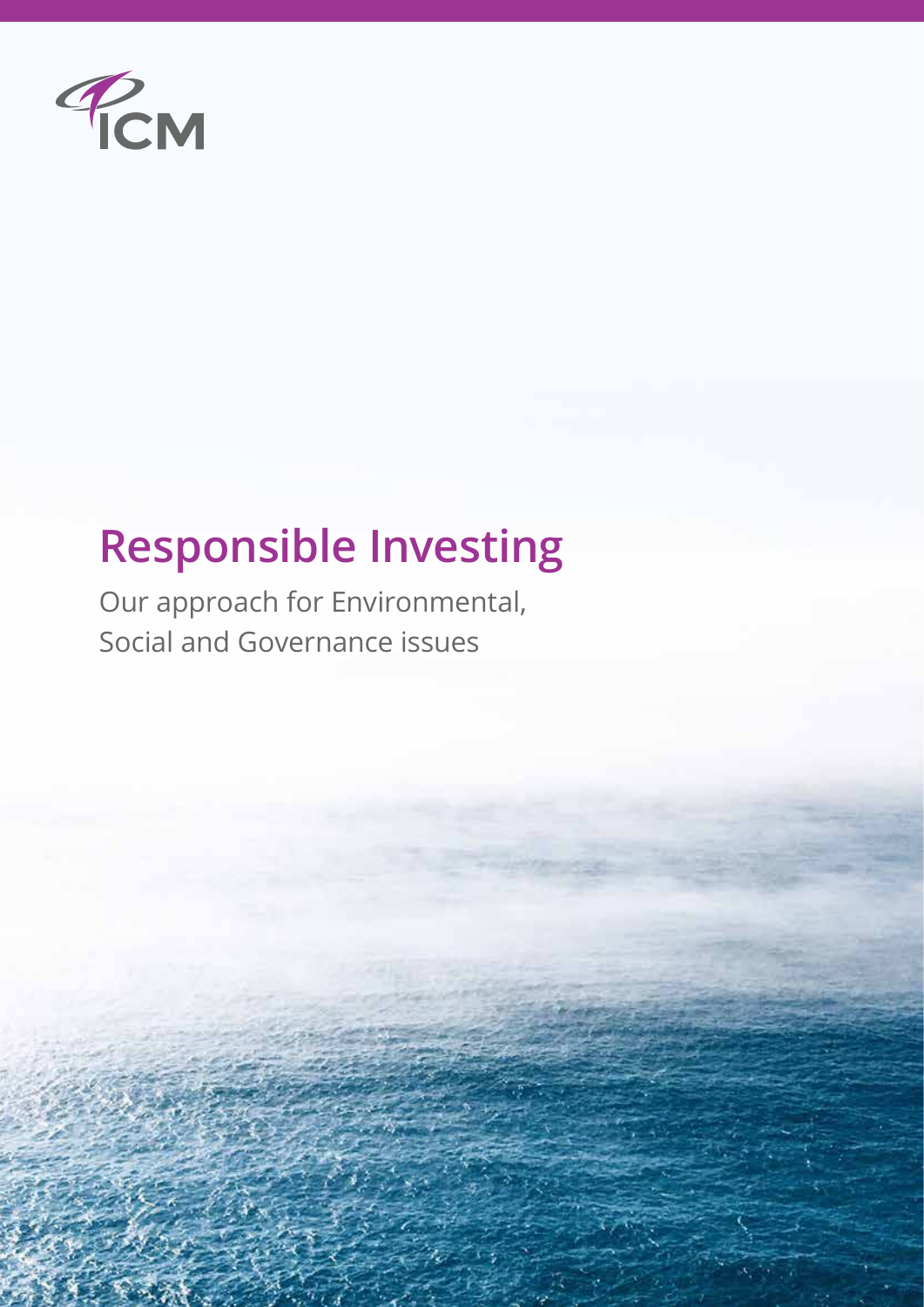

**CHARLES JILLINGS** Investment Manager

**With our deep sector knowledge, fundamental research, and long-term investment horizon, we focus on strong engagement with our investee companies, and that includes ESG. 66**<br>
func<br>
inve<br>
enga

1 2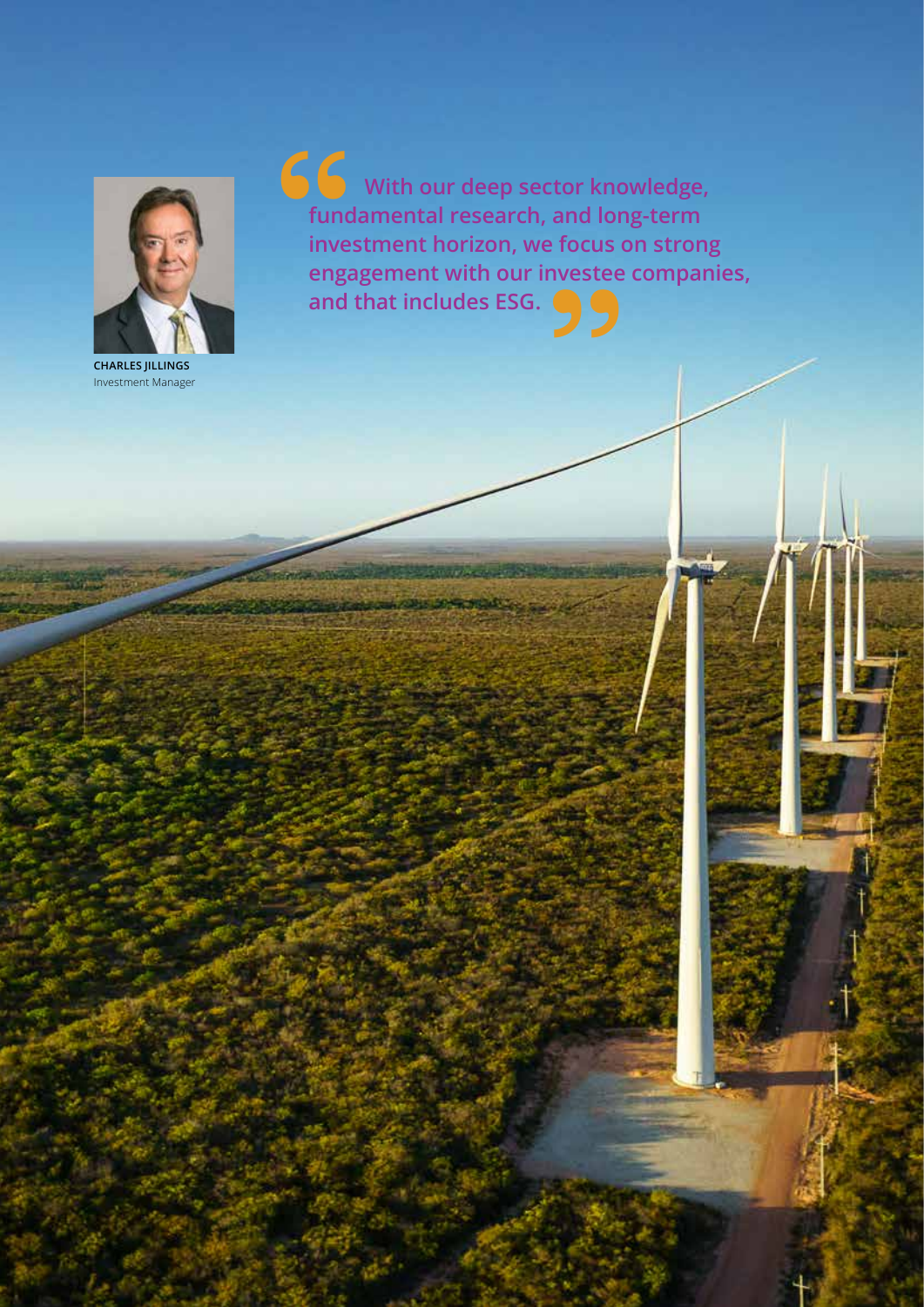ICM is an investment group built on a philosophy of value creation, vision, innovation, and challenge. Our deep and extensive research and understanding of the companies, sectors and markets we invest in moderates our risk, and creates value for our investors.

#### **TRADITIONAL FINANCIAL MEASURES**

As the investment manager, ICM Limited ("ICM") and its Funds sees value in the intersection of evaluating traditional financial measures alongside sustainability measures. The combination of the two deepens our fundamental research, and provides an additional tool to differentiate between companies and sectors that are vulnerable to disruption and those that are adaptive. We employ a disciplined investment process that seeks to both uncover opportunities and evaluate potential risks, while striving for the best possible return outcomes.

Consistent with these objectives, our process includes an evaluation of ESG factors. We recognise that relevant and material ESG issues can meaningfully affect investment performance, and we seek to include this in our integrated research analysis, decisionmaking, and ongoing monitoring.

ICM seeks to draw our own conclusions based on objective, ascertainable facts and not based on sentiments or interest groups. We believe that each investment should be considered on its own merits, and that intention and actions are important considerations.

#### **SUSTAINABILITY MEASURES**

ESG analysis is an inherent component of ICM's research and investment decision making, and over time this approach can reshape competitive advantages, and ultimately the sustainability of business growth and long-term value creation.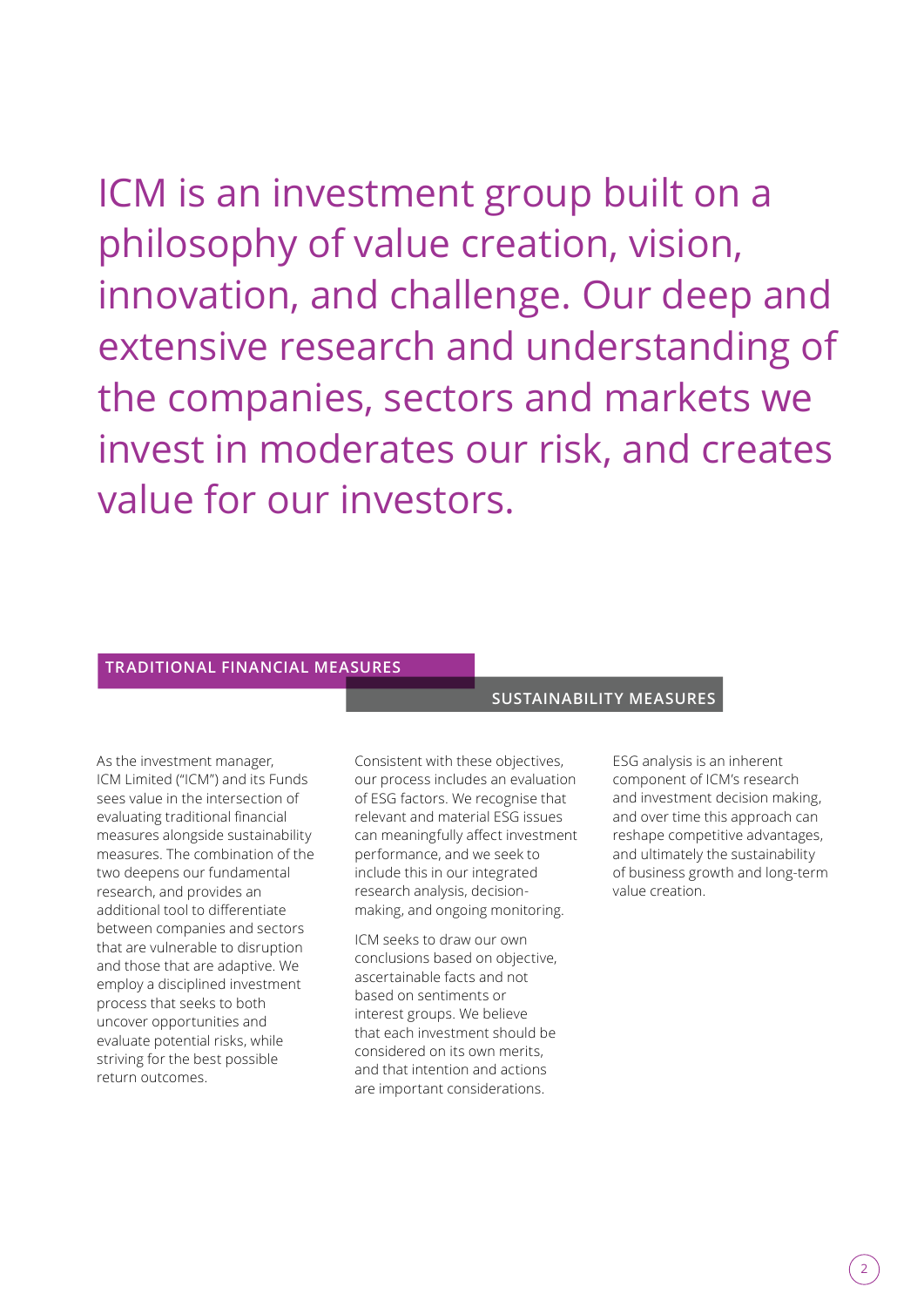## **ICM IS COMMITTED TO THE FOLLOWING THREE PILLARS OF INVESTMENT MANAGEMENT:**

# 01 02 03

# Responsible Investing

We conduct our business in a fair and responsible manner. We incorporate responsible investment practices and support our investments' transition towards more sustainable business models. We enable investors greater access to ESG friendly investment platforms. Ultimately, the main objective of ESG integration remains long-term responsible financial performance.

# Ethical Business Practices

We value our employees and consider the environmental and societal factors utilised in our investment portfolios and across our organisation. We provide an inclusive work environment, manage our direct environmental footprint, and engage with our stakeholders on a regular basis in discussing and implementing sustainable practices.

# Generating Impact

ICM has a long history of cultivating and managing personal relationships with our investee companies. By engaging with investee management, we see the benefits and risks beyond what fundamental research reveals, and we work with our investee managers to progress improvement across all factors including the relevant ESG elements.

At a social level ICM has decades of private philanthropic experience, which in the past decade has been channelled through the **ICM Foundation**. ICM has identified sustainable, effective and focused education where the biggest impact can be made on individuals and in communities.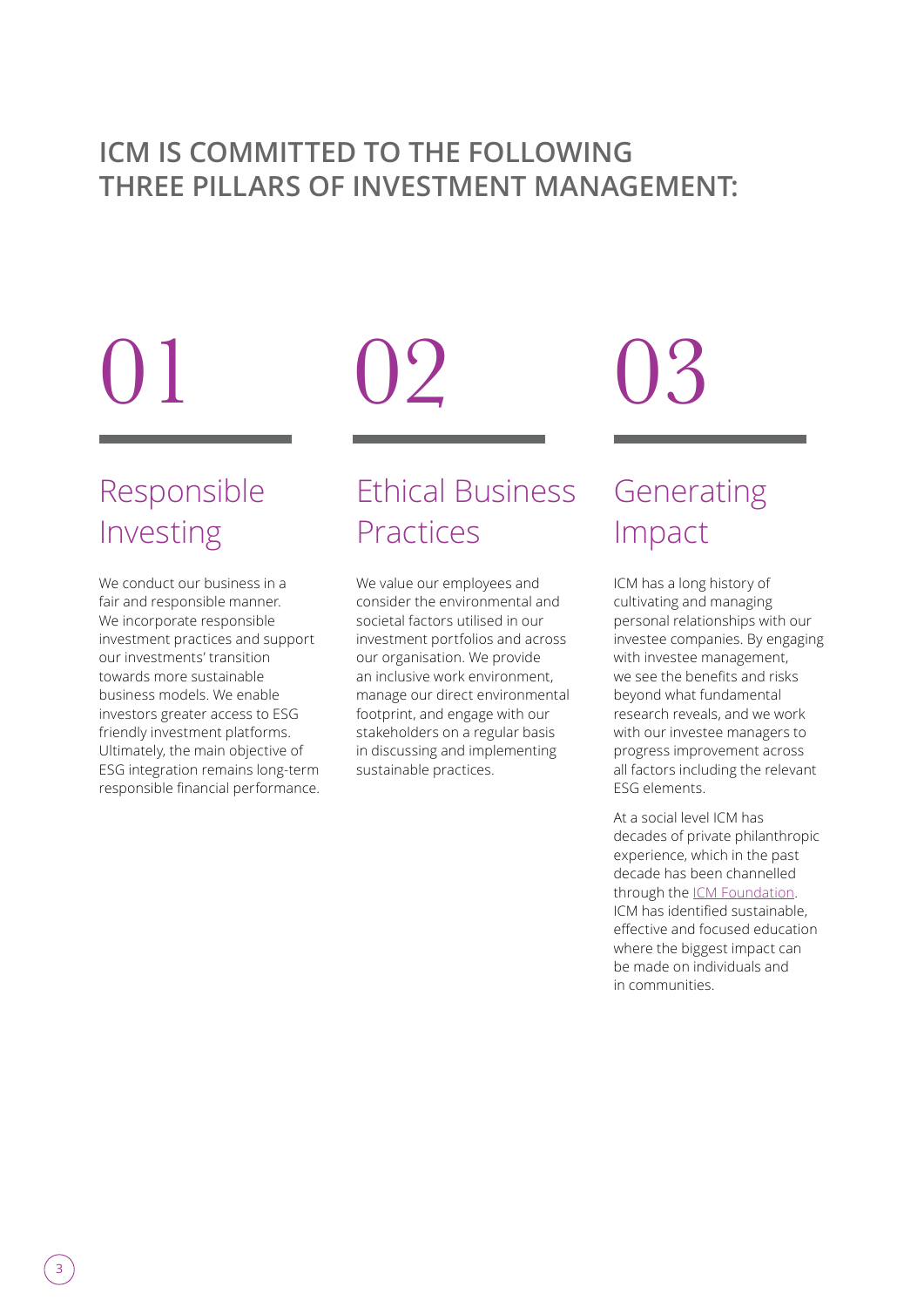

**We seek to be a force for good by supporting social enterprises, and giving back to the communities in which we operate.**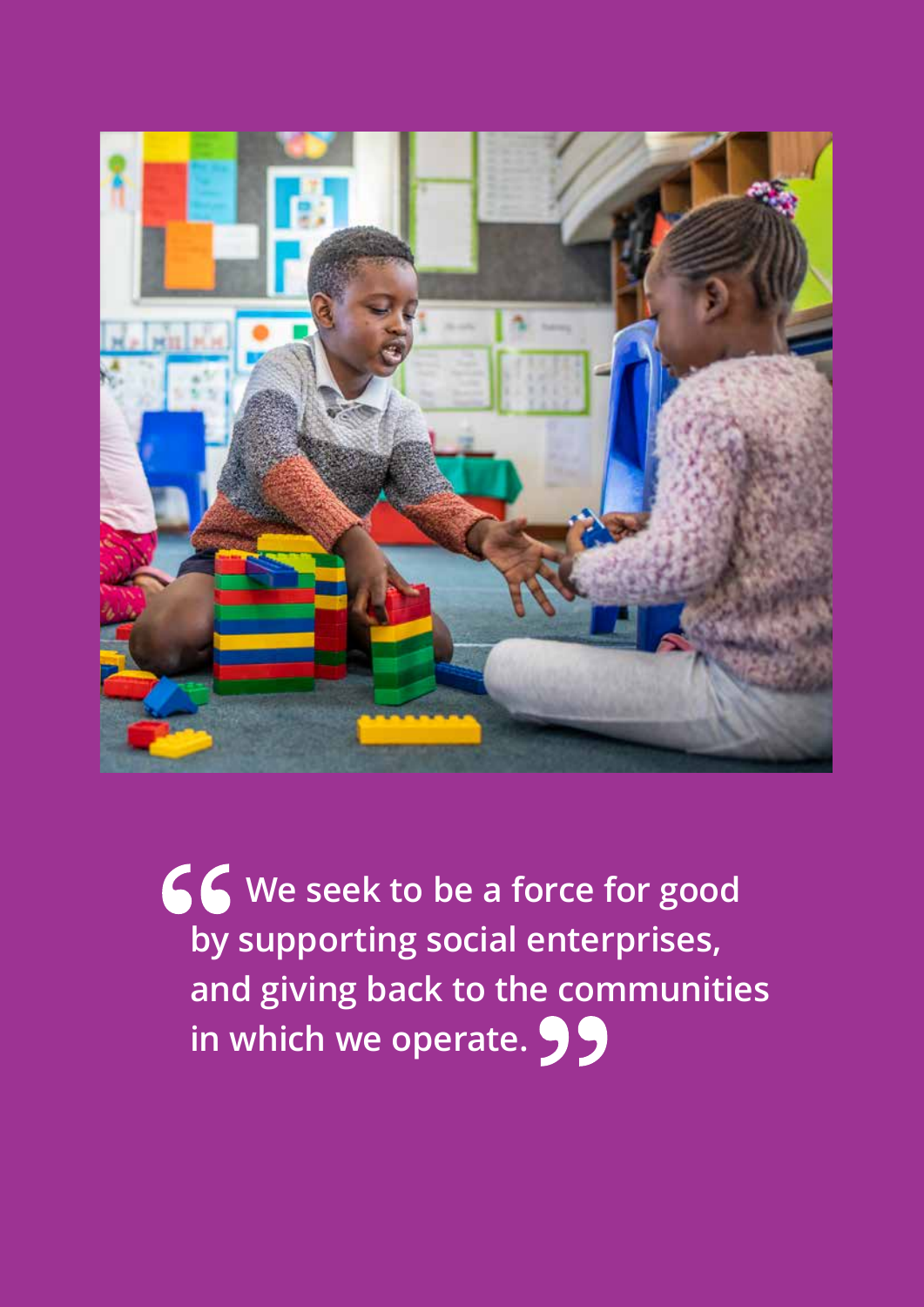# **GUIDELINES FOR RESPONSIBLE INVESTING**

se se estado de anos de anos de anos de anos de anos de anos de anos de anos de anos de anos de anos de anos d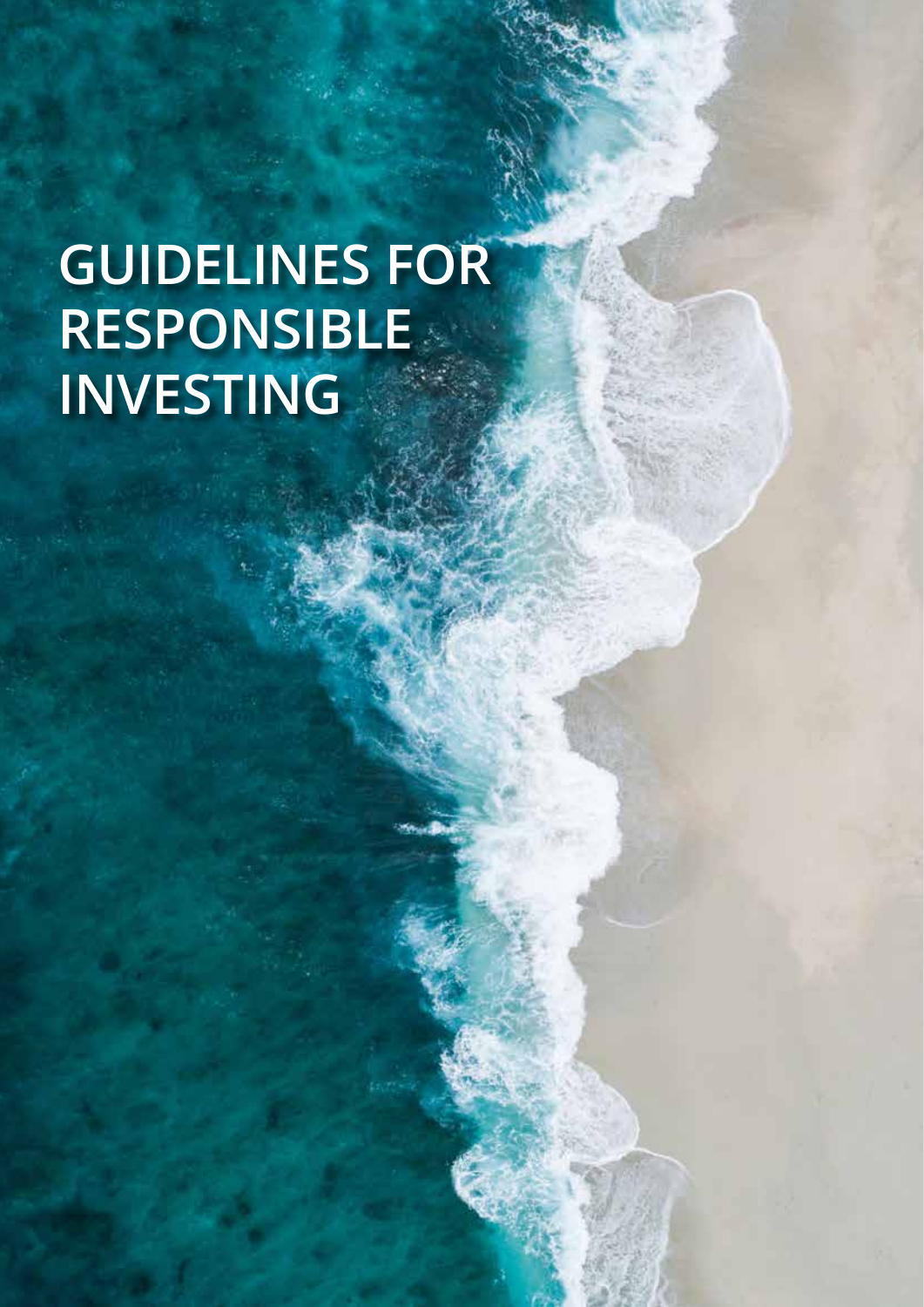# ICM is committed to delivering strong, attractive, risk-adjusted returns over the long-term, and our investment approach incorporates the following investment principles:

- Focused on absolute returns across our Funds;
- Dynamic, research driven approach;
- Disciplined, risk controlled environment, and
- Active management (both bottom up and top down inputs).

ICM believes poorly managed ESG risks can lead to increased risks such as operational disruption and reputational damage, which may ultimately impact an investment company's ability to meet their financial responsibilities. Supplementing traditional financial analysis by reviewing ESG related management practices and performance is therefore not only prudent, but also in line with ICM's fiduciary duty to optimise investor returns.

Key ESG risks may include but are not limited to: climate change risks, social inequality, misconduct, regulatory risks, talent management, among others factors.

We believe that ESG risks and opportunities are best managed via an integrated approach, although there are certain areas where we believe exclusion criteria are justified.

We will not knowingly invest in:

- Companies that deliberately and systematically break basic human rights;
- Companies that deliberately harm the local population or the elected form of government, either in their country of domicile or the countries where they operate;
- Companies that directly produce or sell weapons of mass destruction, land mines and cluster bombs, chemical/ biological weapons, depleted uranium weapons and nuclear weapons as part of their business;
- Companies that have a material part of their business operations in tobacco and pornography; and,
- Companies involved with the financing, trading and promoting of poaching and trafficking of endangered species.

We will seek to avoid investments in:

- Companies that through a substantial part of their activities may incur significant and uncalculated liabilities related to health related claims or environmental abuse;
- Companies that may be in breach of international standards through systematic corruption and bribes, and show no signs of improving this behaviour.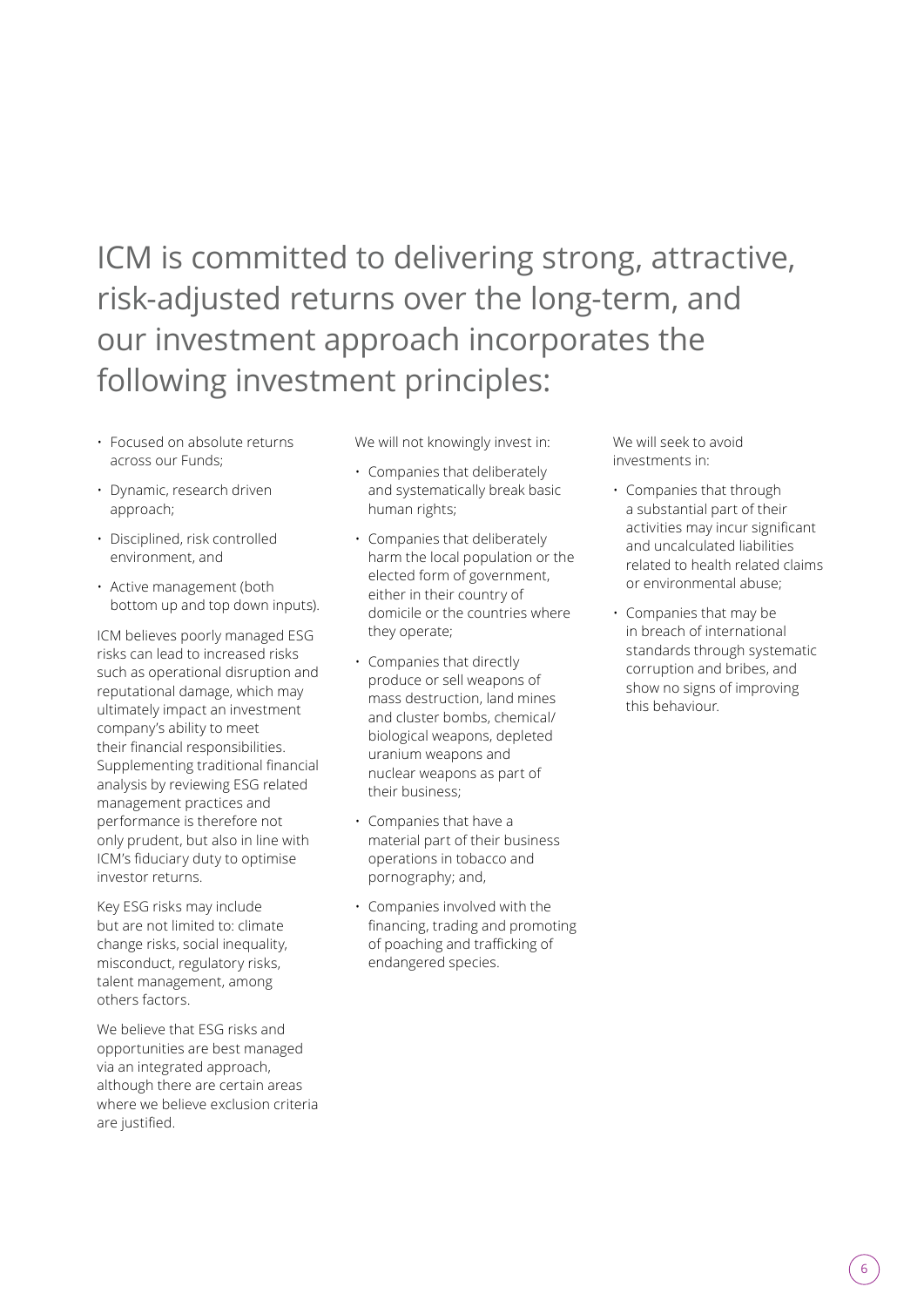# **INVESTMENT APPROACH**

### **INTEGRATION**

We actively select investments, and as an integral part of this process our investment teams will consider whether an investment is in line with ICM's guidelines. ESG factors are also reviewed to consider materiality for an investment in the same manner other research material pertaining to an investment is considered. These elements include understanding the financial implications of the risks and pricing the risk premium associated with the matter.

While ESG factors may ultimately influence an investment decision, the specifics of the integration and weight put on various factors may differ between investments.

#### **ENGAGEMENT**

We believe that we have a role in engaging with investee companies on matters which may impact investment returns. Through direct communication with company management, we gain a better understanding of how management perceives and addresses risks. This provides a forum to offer feedback on areas of concern, particularly on issues where we may disagree with a company's approach.

Where ESG engagement is deemed necessary, this will be prioritised with the focus on material ESG risks facing the investment company. ICM may conduct such activities on an individual company basis, and/ or work in collaboration with other investors and key stakeholders.

ICM's investment teams act as the focal point for our communication with investee companies, and they undertake extensive quantitative and qualitative analysis. Meetings involving analysts are held with investee companies through the year covering a range of subjects to cover any potential risks that should be assessed. These meetings are augmented by further due diligence such as site visits and calls, and research may include contacting a number of stakeholders and other shareholders. Expectations of the scale and effectiveness of such engagement should be made with appreciation of the fact that we may have limited influence due to the size of our shareholding, amongst other conditions. In recognition of this, ICM will continue to review the best ways to carry out engagement to maximise the impact and use of our resources.

#### **PROXY VOTING**

ICM has the discretion to determine the best course of action to maximise shareholder value, in accordance with our priorities and our fiduciary duty. Proxies and shareholder proposals of an environmental, social, or governance nature are reviewed carefully. Final vote execution is based on a holistic view of the best economic outcomes.

We have a responsibility to engage with companies to understand if they are adequately disclosing and managing all risks including those related to sustainability, and to hold them to account through proxy voting if they are not.

7 8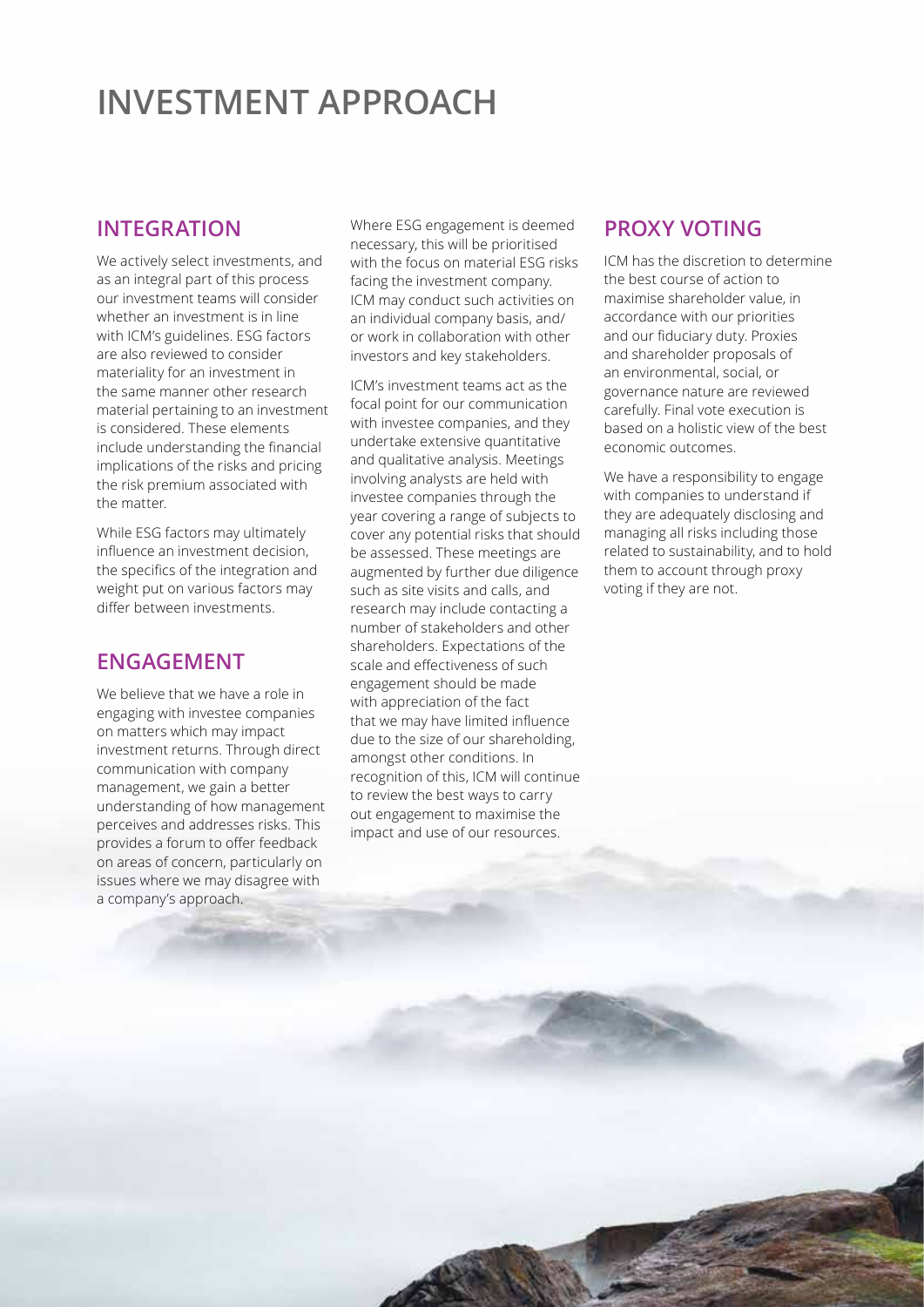### **COLLABORATION & PROMOTING BEST PRACTICE**

The development of ICM's ESG policy and practices will continue to be informed by reference and consideration of current best practice, and we see ICM's membership of the UN-supported Principles of Responsible Investment (PRI) as an important mechanism for achieving this. Our status as a PRI signatory emphasises our commitment to integrating ESG factors into our investment decision making process. ICM is also a member of the Asian Corporate Governance Association (ACGA). ACGA is an independent, non profit membership organisation dedicated to working with investors, companies, and regulators in the implementation of effective corporate governance practices throughout Asia.

# Signatory of:

7 8



#### **CLIMATE CHANGE**

ICM believes climate change is a considerable challenge we face globally today. Climate change impacts on our environment, our societies and this poses risks for the global economy.

ICM acknowledges that climate change is a multifaceted challenge, and that countries, businesses and individuals need to cooperate to achieve the 2015 Paris Agreement goals, and to support climate change initiatives.

In order to better understand our exposure to climate-related risks across our existing portfolio and investment platforms, we will conduct a climate risk assessment to identify those companies which have higher exposure to climate related risks using established methodologies. Based on findings, we will look to engage with management of investee companies, where possible, to assist them with an action plan to drive climate change initiatives.

### **ESG RESOURCING & GOVERNANCE**

Oversight and regulation of the ESG investment risk management process ultimately forms part of the Board's responsibilities. For each investment fund managed by ICM, the respective Board has delegated operational responsibility to the investment team to use their expertise, as they are best placed to make the valuation and portfolio construction decisions. As environmental and social issues are regional and sometimes differ between countries, with varying regulations and practices, the responsibility for this localised research lies with each investment team to manage for their respective jurisdictions, and to adhere to ICM's corporate policies.